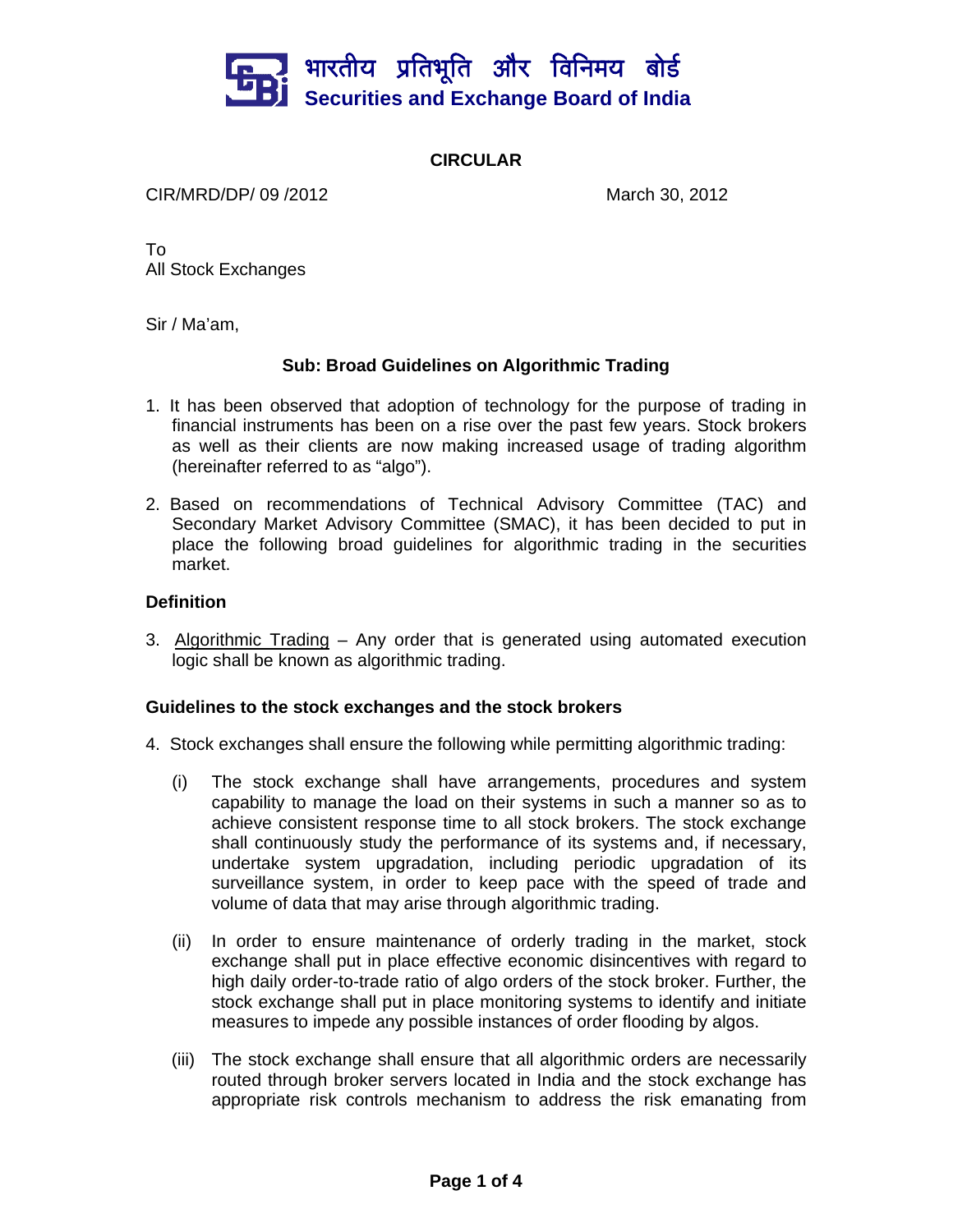

algorithmic orders and trades. The minimum order-level risk controls shall include the following:

- a. Price check The price quoted by the order shall not violate the price bands defined by the exchange for the security. For securities that do not have price bands, *dummy filters* shall be brought into effective use to serve as an early warning system to detect sudden surge in prices.
- b. Quantity Limit check The quantity quoted in the order shall not violate the maximum permissible quantity per order as defined by the exchange for the security.
- (iv) In the interest of orderly trading and market integrity, the stock exchange shall put in place a system to identify dysfunctional algos (i.e. algos leading to loop or runaway situation) and take suitable measures, including advising the member, to shut down such algos and remove any outstanding orders in the system that have emanated from such dysfunctional algos. Further, in exigency, the stock exchange should be in a position to shut down the broker's terminal.
- (v) Terminals of the stock broker that are disabled upon exhaustion of collaterals shall be enabled manually by the stock exchange in accordance with its risk management procedures.
- (vi) The stock exchange may seek details of trading strategies used by the algo for such purposes viz. inquiry, surveillance, investigation, etc.
- (vii) The stock exchange shall include a report on algorithmic trading on the stock exchange in the Monthly Development Report (MDR) submitted to SEBI inter-alia incorporating turnover details of algorithmic trading, algorithmic trading as percentage of total trading, number of stock brokers / clients using algorithmic trading, action taken in respect of dysfunctional algos, status of grievances, if any, received and processed, etc.
- (viii) The stock exchange shall synchronize its system clock with the atomic clock before the start of market such that its clock has precision of atleast one microsecond and accuracy of atleast +/- one millisecond.
- 5. Stock exchange shall ensure that the stock broker shall provide the facility of algorithmic trading only upon the prior permission of the stock exchange. Stock exchange shall subject the systems of the stock broker to initial conformance tests to ensure that the checks mentioned below are in place and that the stock broker's system facilitate orderly trading and integrity of the securities market. Further, the stock exchange shall suitably schedule such conformance tests and thereafter, convey the outcome of the test to the stock broker.

For stock brokers already providing algo trading, the stock exchange shall ensure that the risk controls specified in this circular are implemented by the stock broker.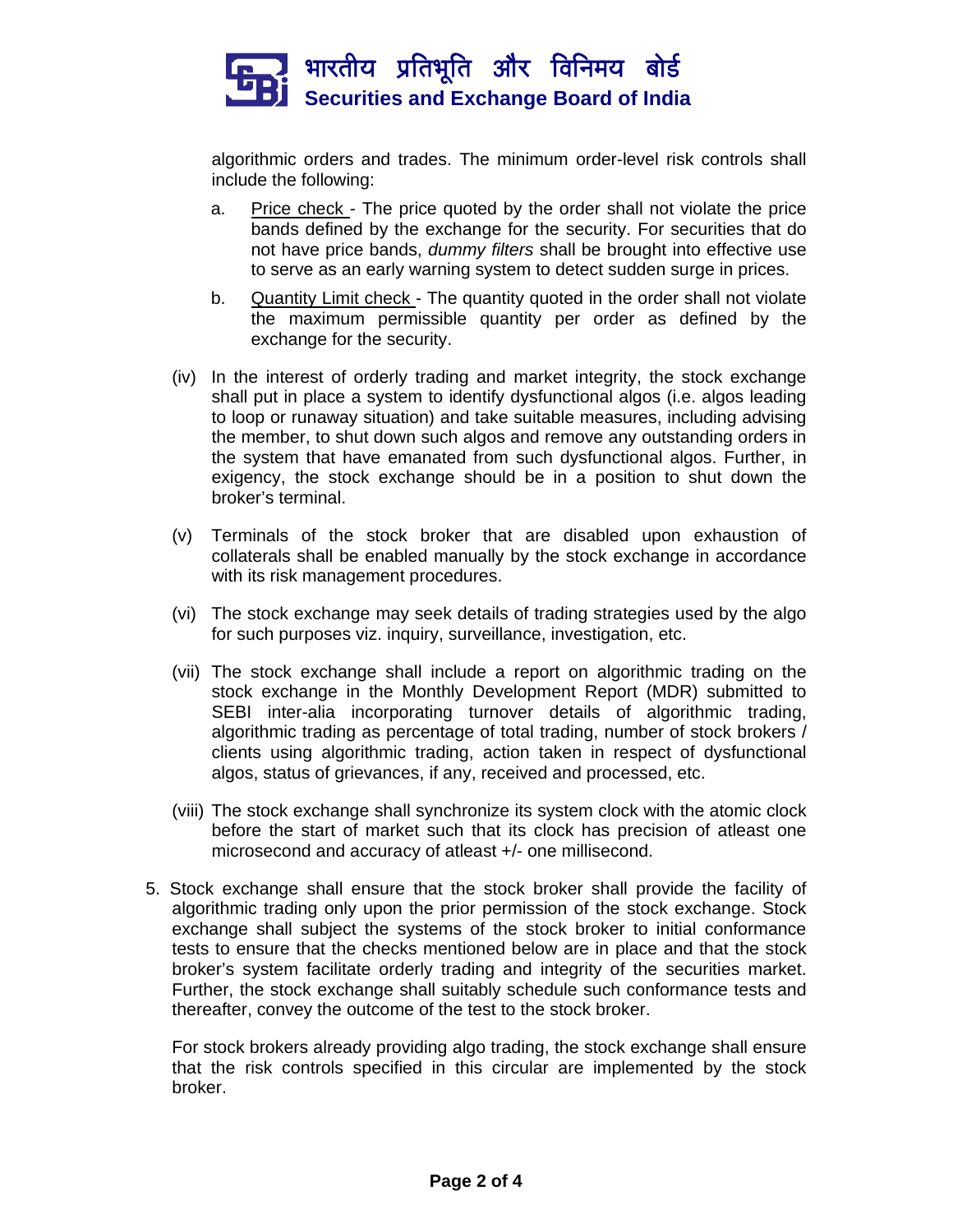

Additionally, the annual system audit report for a stock broker, as submitted to the stock exchange, shall include a specific report ensuring that the checks are in place. Such system audit shall be conducted by Certified Information System Auditors (CISA) empanelled by stock exchanges. Further, the stock exchange shall subject the stock broker systems to more frequent system audits, if required.

- 6. The stock broker, desirous of placing orders generated using algos, shall satisfy the stock exchange with regard to the implementation of the following minimum levels of risk controls at its end -
	- (i) *Price check* Algo orders shall not be released in breach of the price bands defined by the exchange for the security.
	- (ii) *Quantity check* Algo orders shall not be released in breach of the quantity limit as defined by the exchange for the security.
	- (iii) *Order Value check* Algo orders shall not be released in breach of the 'value per order' as defined by the stock exchanges.
	- (iv) *Cumulative Open Order Value check* The individual client level cumulative open order value check, may be prescribed by the broker for the clients. Cumulative Open Order Value for a client is the total value of its unexecuted orders released from the stock broker system.
	- (v) *Automated Execution check* An algo shall account for all executed, unexecuted and unconfirmed orders, placed by it before releasing further order(s). Further, the algo system shall have pre-defined parameters for an automatic stoppage in the event of algo execution leading to a loop or a runaway situation.
	- (vi) All algorithmic orders are tagged with a unique identifier provided by the stock exchange in order to establish audit trail.
- 7. The other risk management checks already put in place by the exchange shall continue and the exchange may re-evaluate such checks if deemed necessary in view of algo trading.
- 8. The stock broker, desirous of placing orders generated using algos, shall submit to the respective stock exchange an undertaking that -
	- (i) The stock broker has proper procedures, systems and technical capability to carry out trading through the use of algorithms.
	- (ii) The stock broker has procedures and arrangements to safeguard algorithms from misuse or unauthorized access.